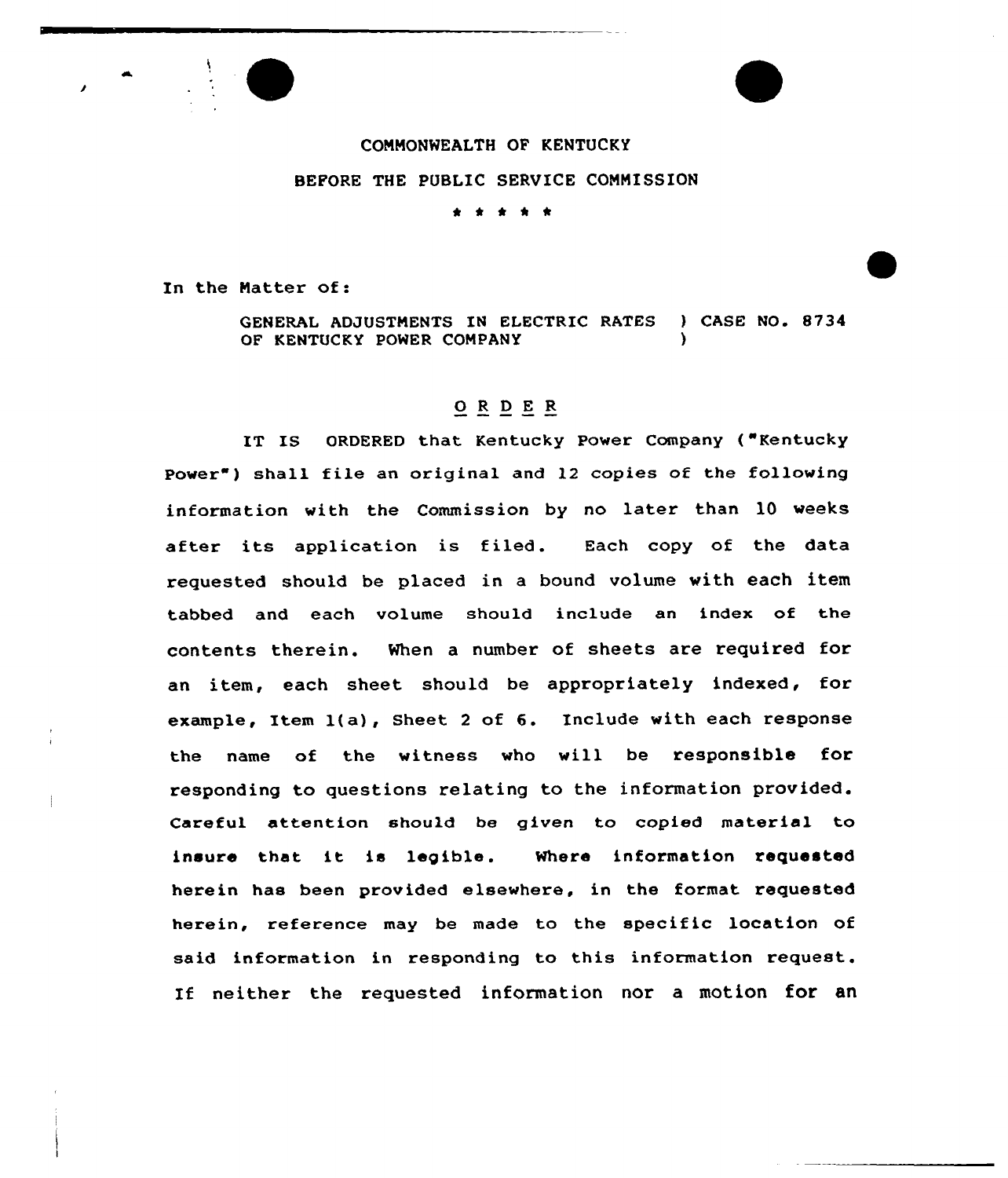extension of time is filed by the stated date, the case may be dismissed.

1. Regarding the response to AG Data Request, First Set, Item 25 provide an analysis of the major storm damage expenses for each year from 1915 through the test year showing at minimum, the amounts for materials, in-house labor and outside labor.

2. Regarding the response to AG Data Request, First Set, Item <sup>26</sup> provide for each year from 1978 through the test year the following information for tree trimming expense:

- A. <sup>A</sup> breakdown of in-house costs and outside charges.
- B. The number of trimming crews employed.
- C. The volume of work performed.
- D. The selection process for outside trimming crevs.

Also provide a general description of the increase in tree trimming costs over the past <sup>5</sup> years, including increased prices and/or increases in the amount of work performed.

3. Regarding the AEP Co. consolidated tax losses provide the following information:

- A. The method of payment through which the AEP shareholders pay for the expenses which generate the tax loss.
- B. The amount and sources of the taxable revenue generated by AEP during the test year.

 $-2-$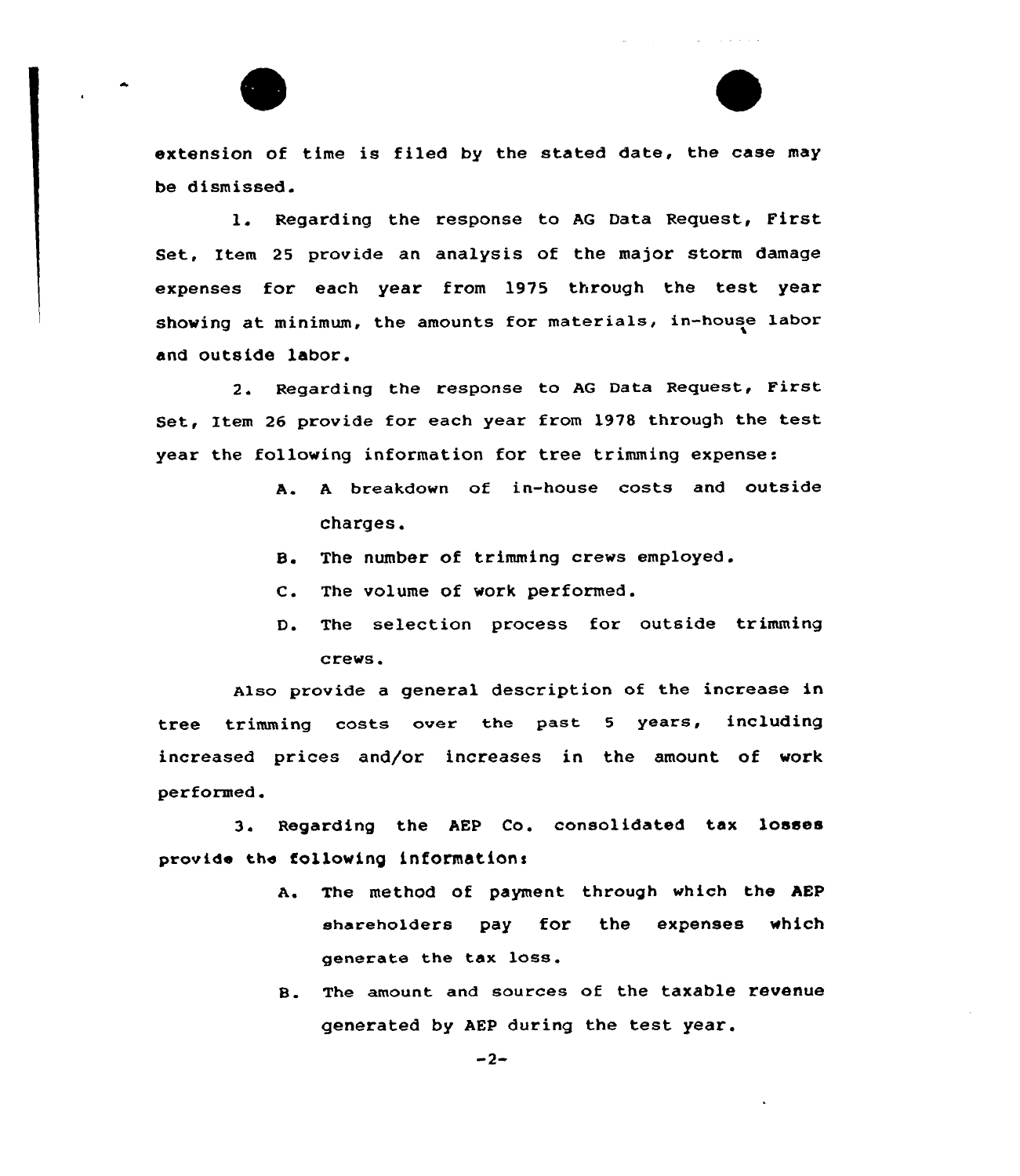C. The amount and sources of the tax deductible expenses generated by AEP during the test year.

4. Provide the report from Standard and Poor's explaining its' downgrading of Kentucky Power's First Nortgage Bands on Nay 13, 1983.

5. In reference to P.S.C. Data Request, Second Set, Item 23, provide workpapers showing how the estimated unused line of credit balances were developed.

6. In Item 25C of the response to P.S.C. Data  $\texttt{Request,} \quad \texttt{Second} \quad \texttt{Set,} \quad \texttt{there} \quad \texttt{is} \quad \texttt{the} \quad \texttt{statement} \quad \texttt{the}$ "...alternative models were rejected based on an R2 criteria." Yet the alternatives presented on pages <sup>5</sup> and <sup>8</sup> of the response both have higher R2 values than the accepted model on page 2.

- A. Provide the graphs and data as presented in LRJ-1 for the models represented on pages <sup>5</sup> and 8 of Item 25.
- B. Provide further explanations as to why the models on pages 5 and 8 were not used.

7. On page <sup>3</sup> of Exhibit LRJ-3 the Durbin-watson statistic for the industrial elasticity model is reported as .94ll.

> A. Perform the Durbin-Watson test for this model and provide your conclusions about the presence of correlation in the model.

> > $-3-$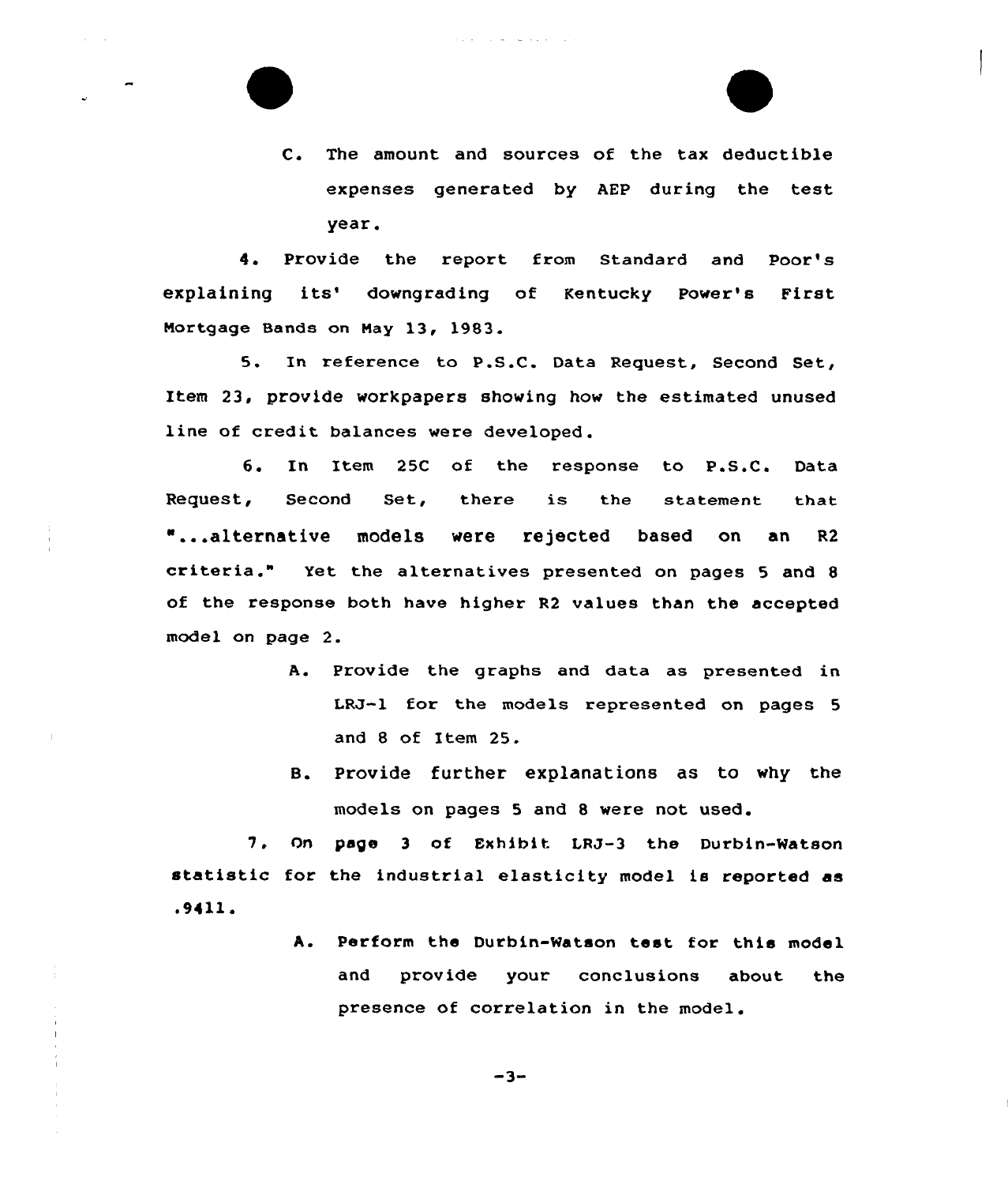

- B. List and describe the consequences of the presence of autocorrelation in a regression model.
- C. Indicate what, if any, attempt has been made to correct for the presence of autocorrelation.

8. Provide the workpapers of the minimum system study used to classify certain distribution costs as demand-related or customer-related.

9. Describe what is meant by "hours of similar costs" as used on line 3, page 12, of Berndt's testimony.

10. On page <sup>26</sup> of Berndt's testimony reference is made to the <sup>z</sup> value or standard normal distribution. Explain why the t distribution was not used as it normally is when the number of observations is less than thirty.

ll. In its order dated March 18, <sup>1983</sup> in Case No. 8624, General Adjustment of Electric Rates of Kentucky Utilities Company, and its order dated April 1, 1983 in Case No. 8648, Adjustment of Rates for Wholesale Electric Power to Member Cooperatives of East Kentucky Power Cooperative, Inc., the Commission discussed proposed adjustments to reflect the matching of fuel costs and fuel revenues recovered under the Fuel Adjustment Clause. The Commission stated that it would investigate this issue in future rate proceedings for each of the electric generation and transmission companies under its jurisdiction. Kentucky Power's responses to items 45 and 46 of the Commission's information request dated Nay 5, 1983

 $-4-$